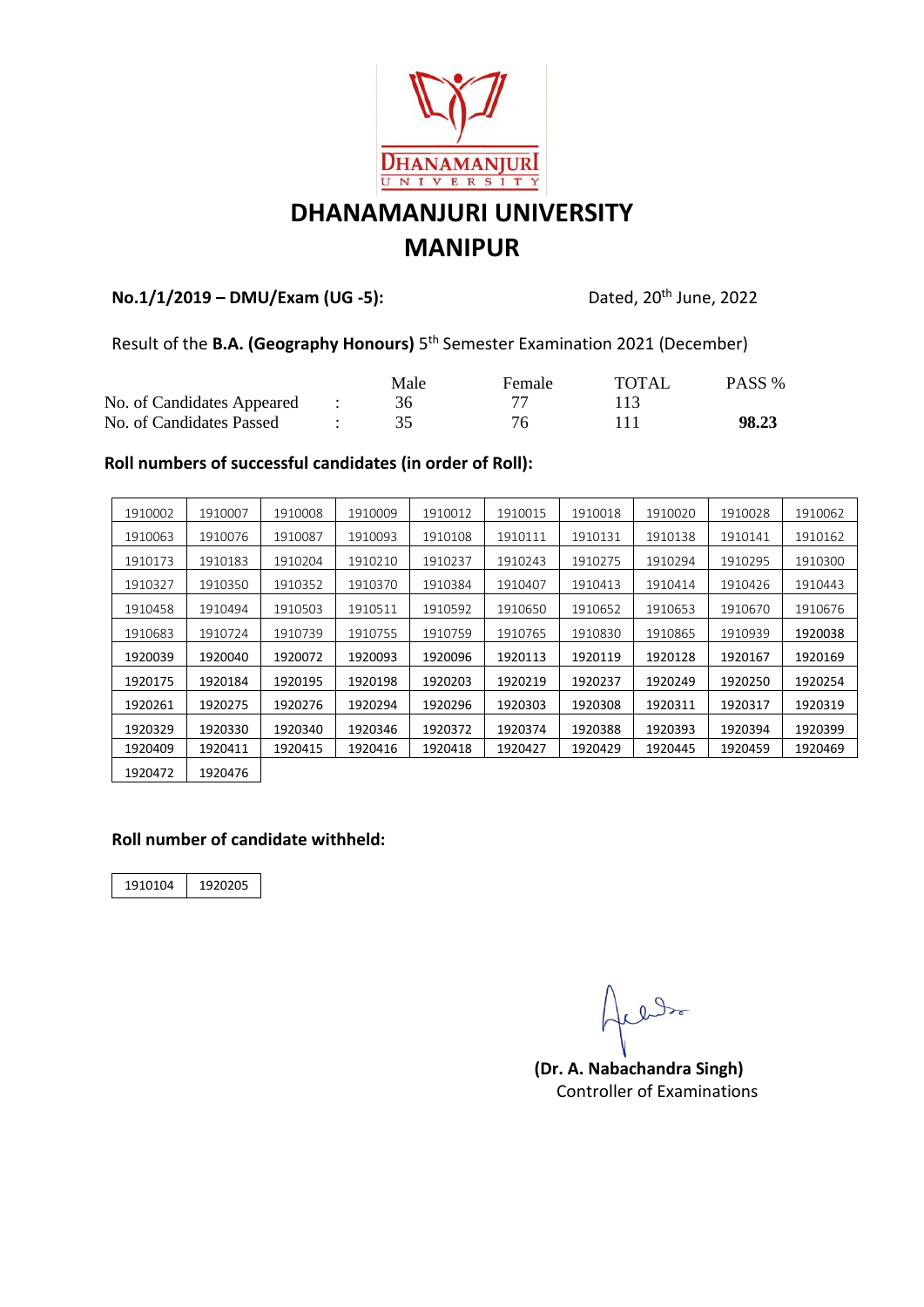

# **DHANAMANJURI UNIVERSITY MANIPUR**

### **No.1/1/2019 – DMU/Exam (UG -5):** Dated, 20th June, 2022

Result of the **B.A. (Mathematics Honours)** 5<sup>th</sup> Semester Examination 2021 (December)

|                            | Male | <b>Female</b> | TOTAL | PASS % |
|----------------------------|------|---------------|-------|--------|
| No. of Candidates Appeared |      |               |       |        |
| No. of Candidates Passed   |      |               |       | 87.5   |

#### **Roll numbers of successful candidates (in order of Roll):**

#### **Roll number of candidate withheld:**

1910475

plato

**(Dr. A. Nabachandra Singh)** Controller of Examinations